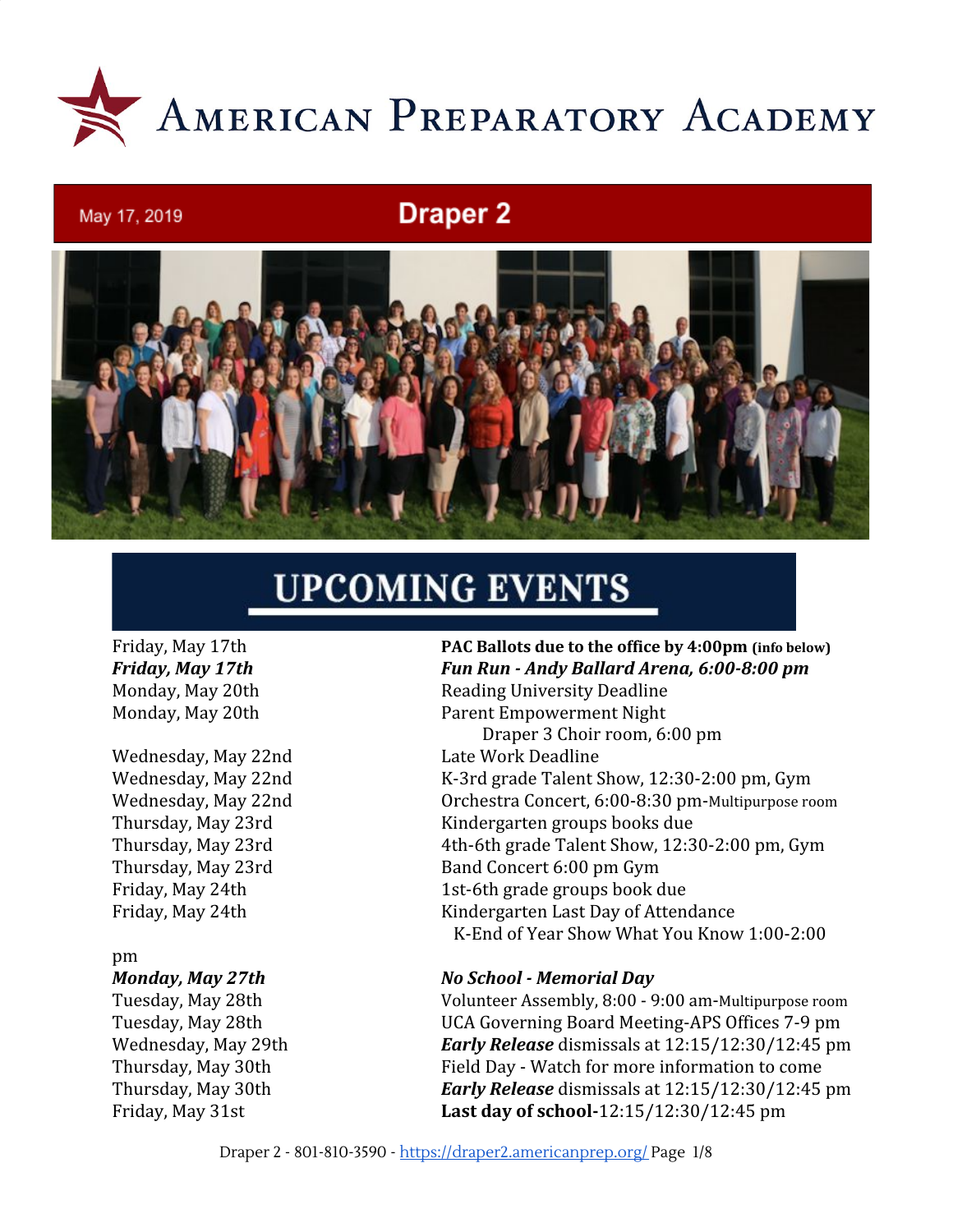

*For updates, additional event information, and athletic events, please visit our campus website below.*

# **Do you have volunteer hours to report? Go to [volunteerdraper2@apamail.org](mailto:volunteerdraper2@apamail.org) and report them. Thank you for ALL of your help.**

# **From the Directors' Desks**

by Cathie Adamson and Kevin McVicar

# **May Builder Theme: I am a Builder When I When I Respect My Body and Mind**

"Scientific research shows that a positive, self-empowering mindset not only greatly impacts how we feel, but also the way we move and how we live our daily lives. In turn, negative, self-limiting thoughts can be both mentally and physically crippling.

Exercise has been proven to nurture and strengthen both our mental and physical health. Scientific studies have shown that for those suffering from depression, exercise is an effective long-term alternative to medicine. Even if you aren't suffering from depression, exercise releases endorphins, which elevate our mood. The better you feel, the more likely you are to keep physically active. The more exercise and physical activities you do on a regular basis, the better physical and mental shape you will be in.

The bottom line: a healthy mind leads to a healthy body and vice versa. So be good to your mind and body; think about what you feed both of them." ~Daniel Ravner

### **\*Memorial Day "Buddy Poppy"**

As part of our Memorial Day Celebration, each of our students will be given a "Buddy Poppy" to wear for the day and to take home. These artificial poppies have been a symbol of fallen and wounded veterans since World War II. They are traditionally sold on street corners by veterans, and donations received in return for these artificial poppies have helped over the years countless veterans, widows, widowers and orphans of fallen soldiers. The poppy itself continues to serve as a perpetual tribute to those who have given their lives for our nation's freedom.

Our school will be accepting donations for our veterans until the end of the school year. An envelope was provided last week for your donations, \$1.00 is the recommended donation. If you would like to donate more to this very worthy cause, please feel free to. Send your envelope to school and give it to your student's teacher or the main office. Your donation will be greatly appreciated. *ALL of these donations will go straight to the Veterans of Foreign Wars, (VFW).*

# **Buddy Poppy Donations**

As a symbol of all the donation envelopes that have been turned into our front office, we will be putting red flags with poppies printed on them at the front entrance to our property. These flags represent your generous donations and are a way for our school to show the importance of Memorial Day.

# **\*Parent Empowerment Night - Understanding Signs of Child Abuse**

Parents, there are some critical areas that APA seeks to empower parents. Understanding the signs of child abuse and what to do about it if it's suspected, is one of those areas. We invite all those who can, to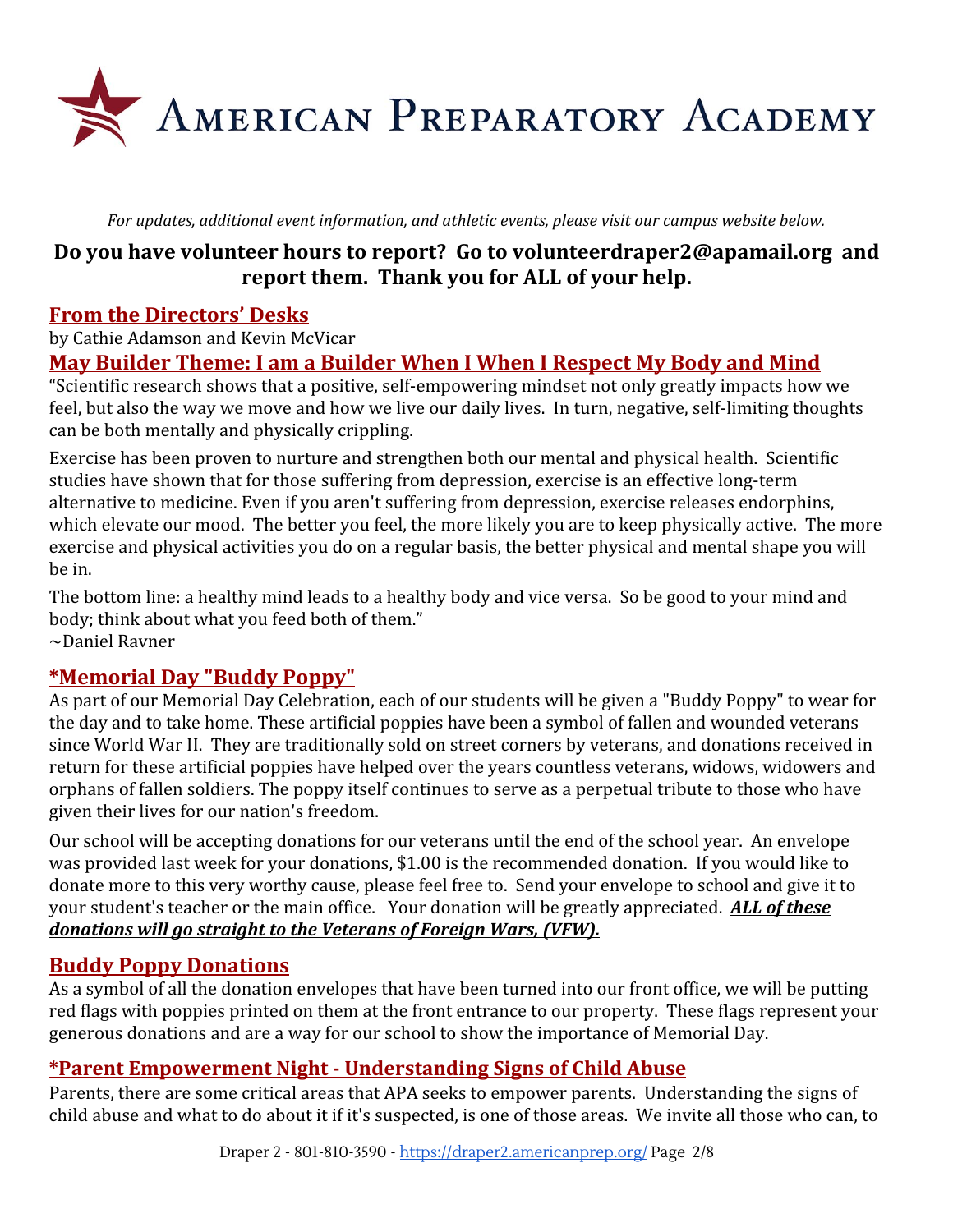

come to a presentation on Monday, May 20th at 6:00 p.m. in the choir room at our Draper 3 campus (the high school).

The presentation will last about 45 minutes and will detail valuable information. Questions? Please contact Jill Blanchard, [jblanchard@apamail.org](mailto:jblanchard@apamail.org)

# **Family School Organization - FSO**

#### by Nicole Harman

The FSO is currently looking for a parent to chair the Fall Festival which will be held on Friday, September 13th. Some of the planning for the festival has already been done. Currently we have booked a bounce house company as well as few food trucks and a bake sale hosted by D3 Student Government.

We are also looking for a few parents to be on the committee for the fall festival. This will require some work over the summer as well as the first few weeks of school leading up to the festival.

The Fall Festival is a fun school community event as well as a fundraiser for the FSO. This year we used the money raised to buys t-shirts for each student to wear on Field Day. Next year we would like to also help purchase refillable water stations for the school. Money from the fall festival is also put aside for a Marquee for our school.

If you would like to be more involved with the FSO next year, please stop by our table and say, "Hello" or email Nicole at nharman@apamail.org

### **Field Day**

Field Day is fast approaching! We are still in need of help especially with our sixth grade classes. We need both people who can create activities/provide supplies and/or run the games on May 30th from 8:00-12:00 PM. If the spots for your teacher/grade are full, please feel free to sign up with any teacher or grade where there are openings. We greatly appreciate all of those who have already signed up. This day is not possible without the help of others!

#### **1st Grade**

<https://www.signupgenius.com/go/20F0B4BAFAE2DA5FC1-1stgrade>

#### **2nd Grade**

<https://www.signupgenius.com/go/20f0b4bafae2da5fc1-2ndgrade>

#### **3rd Grade**

<https://www.signupgenius.com/go/20F0B4BAFAE2DA5FC1-3rdgrade>

#### **4th Grade**

[https://www.signupgenius.com/go/20f0b4bafae2da5fc1- 4thgrade](https://www.signupgenius.com/go/20f0b4bafae2da5fc1-4thgrade)

#### **5th Grade**

<https://www.signupgenius.com/go/20F0B4BAFAE2DA5FC1-5thgrade>

#### **6th Grade**

<https://www.signupgenius.com/go/20F0B4BAFAE2DA5FC1-6thgrade>

**Save the Date! Our annual Fall Festival will be on Friday, September 13th.** Planning for next year's Fall Festival has begun and we would love your help! If this is something you would like to be involved in, please send me an email at nharman@apamail.org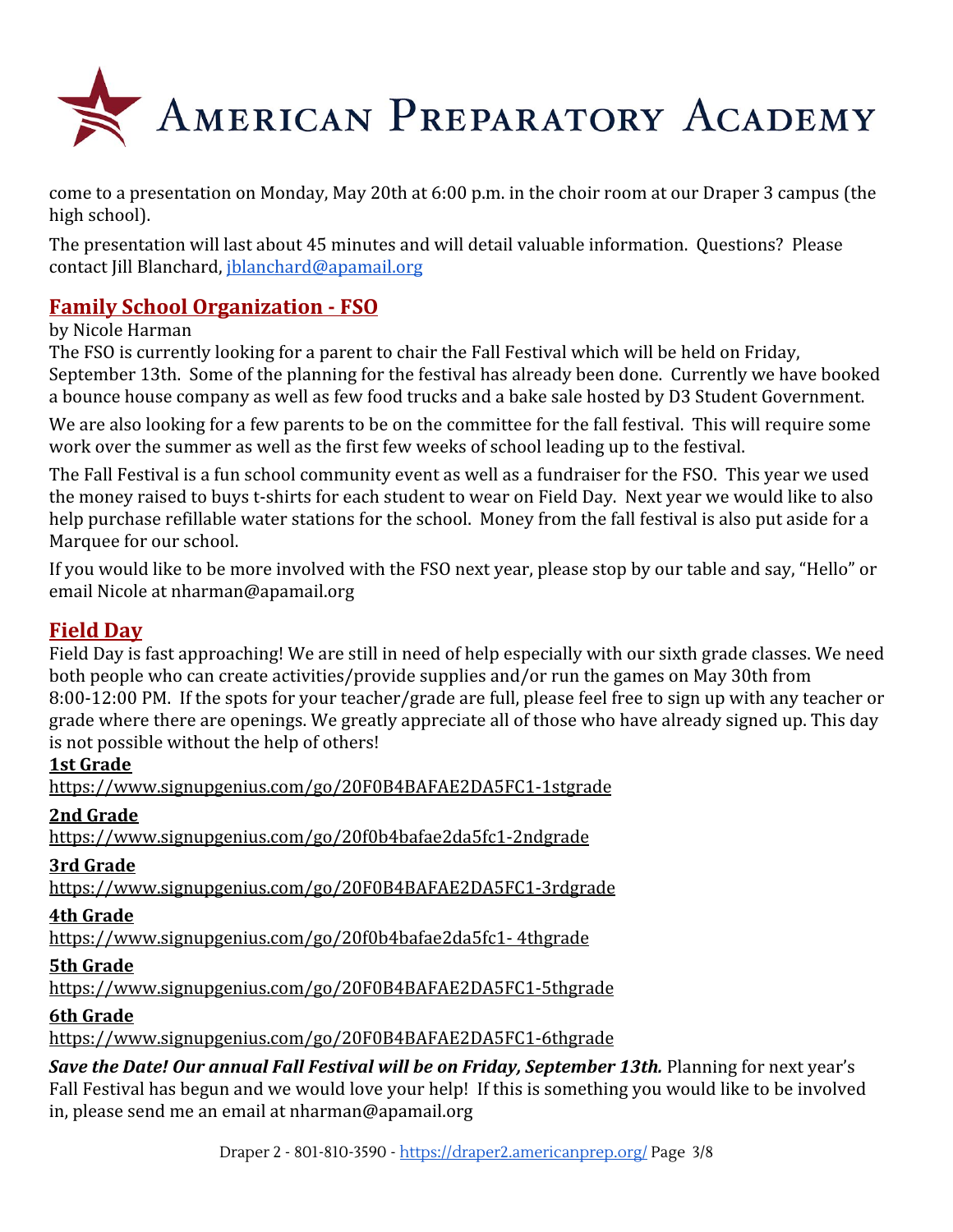

#### **2nd ANNUAL SUPERHERO FUN RUN: TONIGHT!!** *Friday, May 17th, Andy Ballard Arena, 6-8pm* **Update:**

WHAT A BIG SUCCESS! Thank you, APA! Between our 4 Draper Campuses, we collectively raised \$25,000! And to top it off, our Draper 2 campus exceeded our goal of \$10,000 and raised \$16,000! This year we additionally had the highest amount of registrants with over 900+ runners who either raced in our 1K or 5K. Next week we will share the top 3 winners in each racing event. We would additionally like to thank all of the many students, parents and sponsors who supported our event and who helped us fundraise for security fencing at D1and D2, final furnishings at D3, and financial support to our American Prep in Zambia, Africa.

**Again thank you, Western Obstetrical and Gynecological Clinic, Autism Solutions, York Howell & Guymon, Coding Young and Lance Paulson at American Family Insurance, for your amazing support!**

# **Requesting Teachers for 2019/2020**

We generally do not allow parents to request teachers for the upcoming school year, but if you have really strong feelings about requesting a certain teacher for next year, please email your student's current teacher. At the end of the year, all of our teams get together to divide the students into classes for the following year. They know what students are not a good fit together. They also will know what teacher may be a good fit the for your student to have the best learning experience. By emailing the teacher, the team will have the most up-to-date information. We will not guarantee that your student will be placed in your requested class but we will try. Friend requests will NOT be accepted. Please know that we truly love and care about your student and will do our very best to ensure their upcoming year is enriching and exciting.

#### **\*West Valley 1 Enrollment**

American Preparatory Academy has 6 different campuses in Utah. We are excited to share the opportunity to enroll in our West Valley 1 Campus for the 2019-2020 school year. If any of your friends or family are interested in enrolling in our schools, there still are some seats available at this campus at 1255 W. Crystal Ave., West Valley City, UT 84119. Please contact our Enrollment Director, Lindsey Rees [lrees@apamail.org](mailto:lrees@apamail.org)

### **\*Spelling Bee Finals!!**

If you are able, please plan on watching our very own Surya Kapu as he participates in the Scripps National Spelling Bee in National Harbor, Maryland.

The National Spelling Bee will be televised on *ESPN 3*, on Tuesday, May 28th. Surya will be onstage between 1:00 - 2:35 pm MST in Group 5. Surya's number is 552. Watch and cheer Surya on!!

### **\*Donations Needed for Our Zambia APA**

Dear American Prep Families-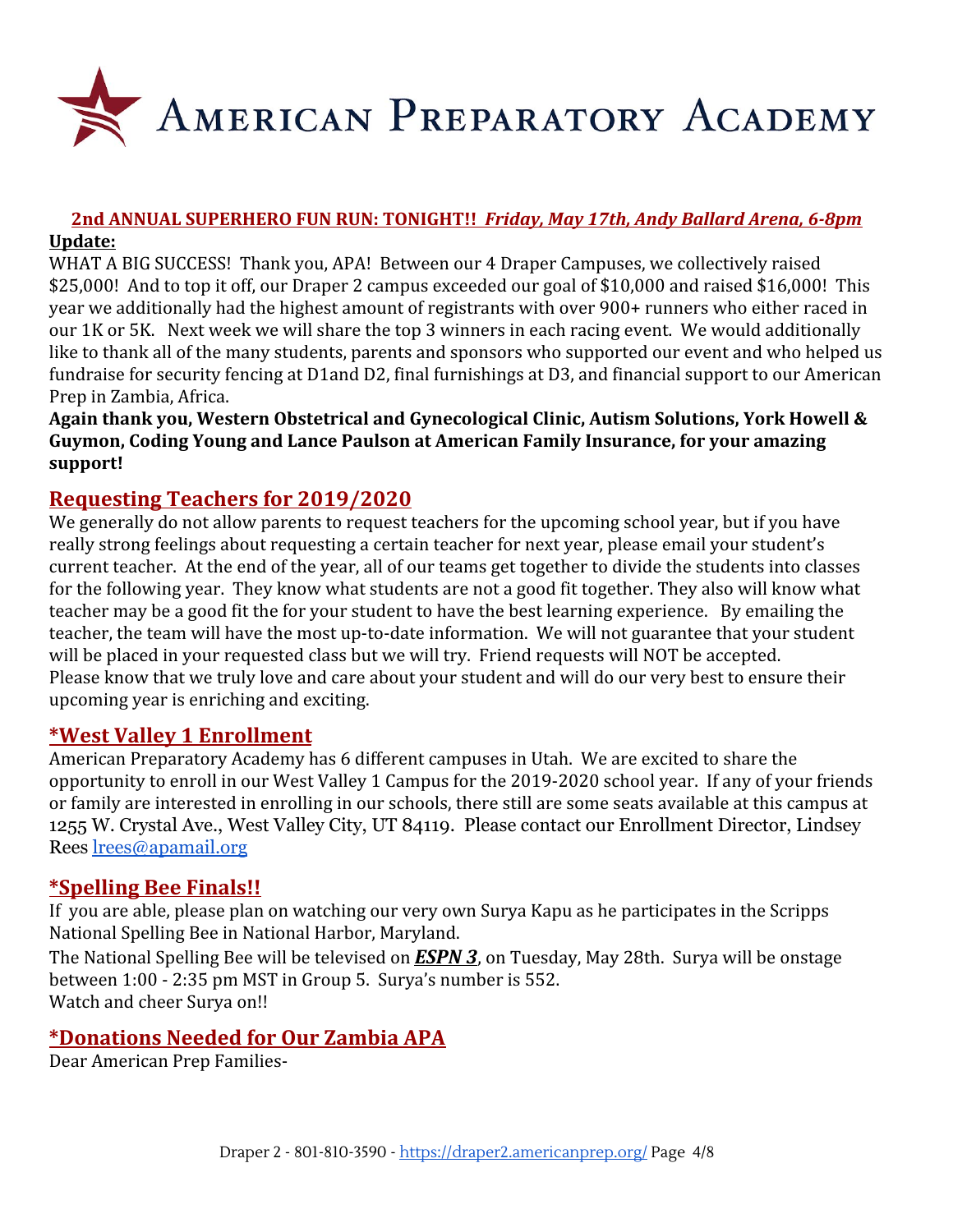

In June, a group of teachers will be going to Zambia to support our sister school there - Chiyembekezo Academy/African Prep. We need help gathering items to take with us - will you help us gather what we need?

- 1. Post-it notes (all sizes)
- 2. Children's size scissors
- 3. Black/Blue/Red Pens
- 4. Reading Glasses (1.5, 1.75, 2.0, 2.5, etc.)
- 5. What Your Needs to Know books all ages. Used books are welcome!
- 6. Pocket size dictionaries/small dictionaries (new/used items in good condition)
- 7. Books for the school library all ages story books, novels, readers (new/used items in good condition)
- 8. Lotions, jewelry, perfume, ties, socks for teacher gifts (new/used items in good condition)
- 9. Clothes for the children Girl sizes 3 -16 (new/used items in good condition, washed please)
- 10. Clothes for the children Boy sizes 2 -16 (new/used items in good condition, washed please)
- 11. Backpacks new/used in good condition
- 12. EmergenC packets
- 13. Adult and Children's multi-vitamins
- 14. Vitamin C tablets
- 15. Ibuprofen/Tylenol pills/capsules
- 16. Neosporin
- 17. Bandaids
- 18. Beef Jerky

Each campus will have donation boxes where you can place your items. Thank you for your donations!!!

# **\*\*School Lunch - Last Week of School**

Monday, May 27 - No School (Memorial Day) Tuesday, May 28 - No Kindergarten, Lunch Served (grades 1-6) Wednesday, May 29 - No Kindergarten, Early Dismissal, No Lunch Served Thursday, May 30 - No Kindergarten, Early Dismissal, No Lunch Served Friday, May 31 - Last Day of School, Early Dismissal, No Lunch Served All lunches ordered for Wednesday, May 29 and Thursday, May 30 have been canceled and credited to your account.

We have also adjusted the menu - the last week of school we will serve field trip lunches. These will contain a fruit or juice box, vegetable, granola bar or chips, cheese stick, and milk.

# **Drop Off and Pick Up**

Please keep off your cell phones during drop off and pick up. Two hands on the wheel are always better than one. Thanks for your cooperation!

# **Character Development What's in a Year?**

What a wonderful year we have had! THANK YOU to our many parent volunteers who have helped to make our events so successful.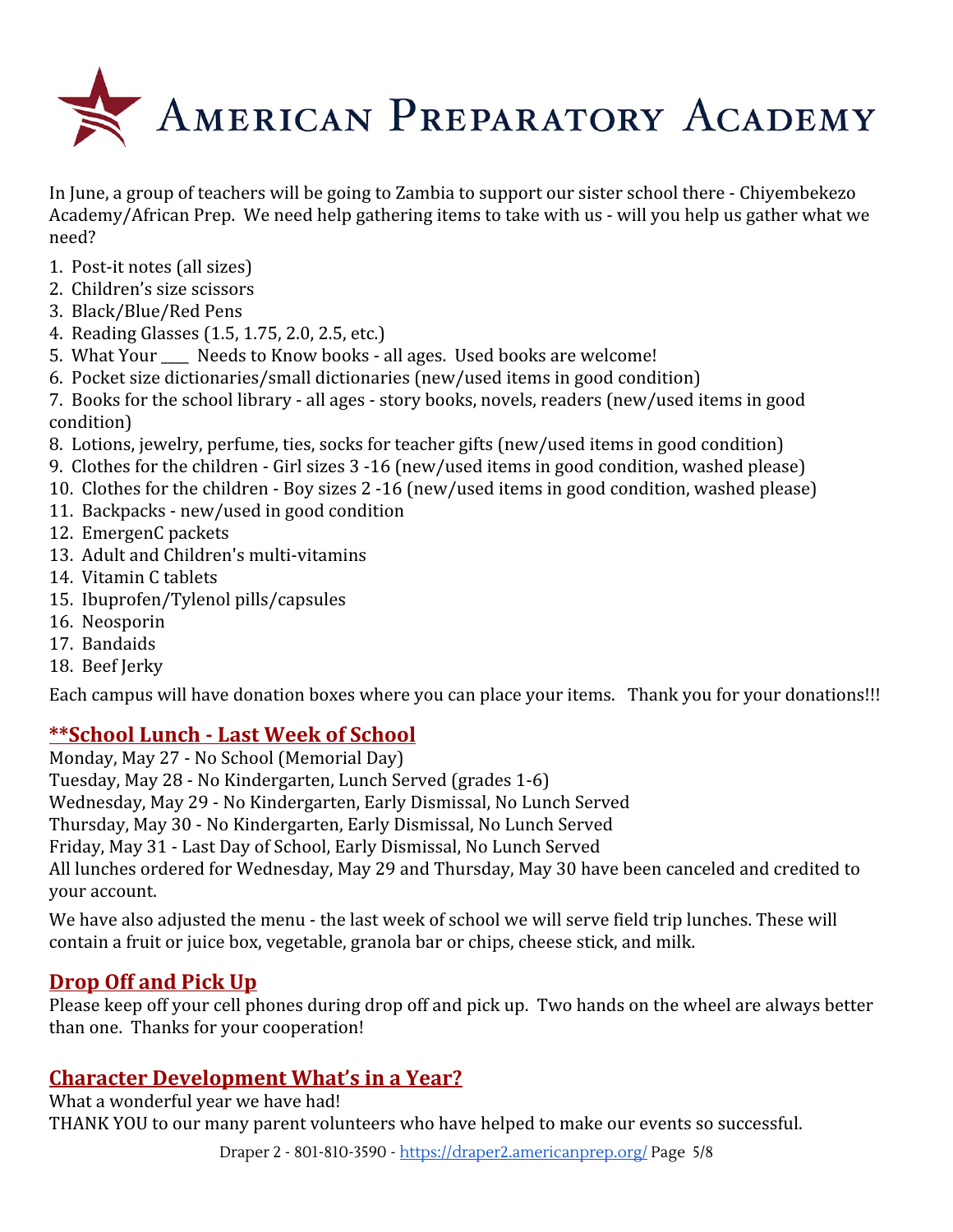

*What have we done this year? Let's review:*

\*Lunch time videos (about our builder themes)

\*Classroom visits from the Character Development team throughout the year

\*Our first every College Fair during College Week

\*5th and 6th grade events (three of them for each grade!)

\*Our service drive in December for the Road Home (Rock the Socks)

\*White Ribbon Week (media and technology safety)

\*Historical and Reading University character videos all year

\*Lots of smiles, high fives, and wonderful interactions with our BUILDER students!

And our final event coming up is our CULMINATING ASSEMBLY! This will be held at 9:00 for our upper grades and 10:15 for our lower grades on WEDNESDAY, MAY 29th. Parents are welcome to come join in the fun!

# **Extra Curricular Events!!**

ALL APA Families!

ERA Brokers, has extended a great benefit to our families at APA, which is up to a 10% rebate on their agent's closing fees (up to \$10,000.) Previously this benefit was available only for our staff, but now ALL at APA who are thinking of buying or selling may participate. Please see the flyer attached to the electronic newsletter for the text code to ask any questions.

## **James and the Giant Peach Theatre Summer Camp**

Join us for a fun-filled adventure of James and the Giant Peach. Directed by APA Draper 3 Drama teacher, Dana Sanders. \$335.00 for two weeks, July 22nd - August 2nd. Camp times 9:30 am - 12:30 pm. We will perform our play on August 1st and 2nd at 7:00 pm. Please see the attached flyer for more information or email Mrs. Sanders at [dsanders@apamail.org .](mailto:dsanders@apamail.org)

### **Sing! Utah Vocal Competition**

Do you have a passion for singing? Have fun, while putting your vocal skills to the test, at the 2019 "Sing! Utah" State Vocal Competition. There are 3 age divisions: ages 4-8, ages 9-13, and 14 and up. The final round will be a concert where the top singers will have the opportunity to sing with a live band, in front of an audience. The purpose of this competition is to teach students about the professional performing arts industries, as well as how to be supportive and encouraging of others in a competitive environment. Video auditions are due on Saturday, June 20th, 2019. [Click here for additional information.](https://draper3.americanprep.org/wp-content/uploads/sites/276/2019/04/Sing-Utah-2019-Vocal-Comp-Poster.jpg)

# **COED Youth Skills Basketball Camp!**

Our High School Lady Eagles Basketball coach (Coach Dan Baldwin) is holding a basketball camp for all APA boys and girls grades 1st through 8th. Coach Dan won Region Coach of the Year this last year so come and join in! Please go to the link below -

[https://draper2.americanprep.org/wp-content/uploads/sites/3/2019/05/Revised-Basketball-Camp-Po](https://draper2.americanprep.org/wp-content/uploads/sites/3/2019/05/Revised-Basketball-Camp-Poster.jpg) [ster.jpg](https://draper2.americanprep.org/wp-content/uploads/sites/3/2019/05/Revised-Basketball-Camp-Poster.jpg)

# **AMES Robotics Summer Camp**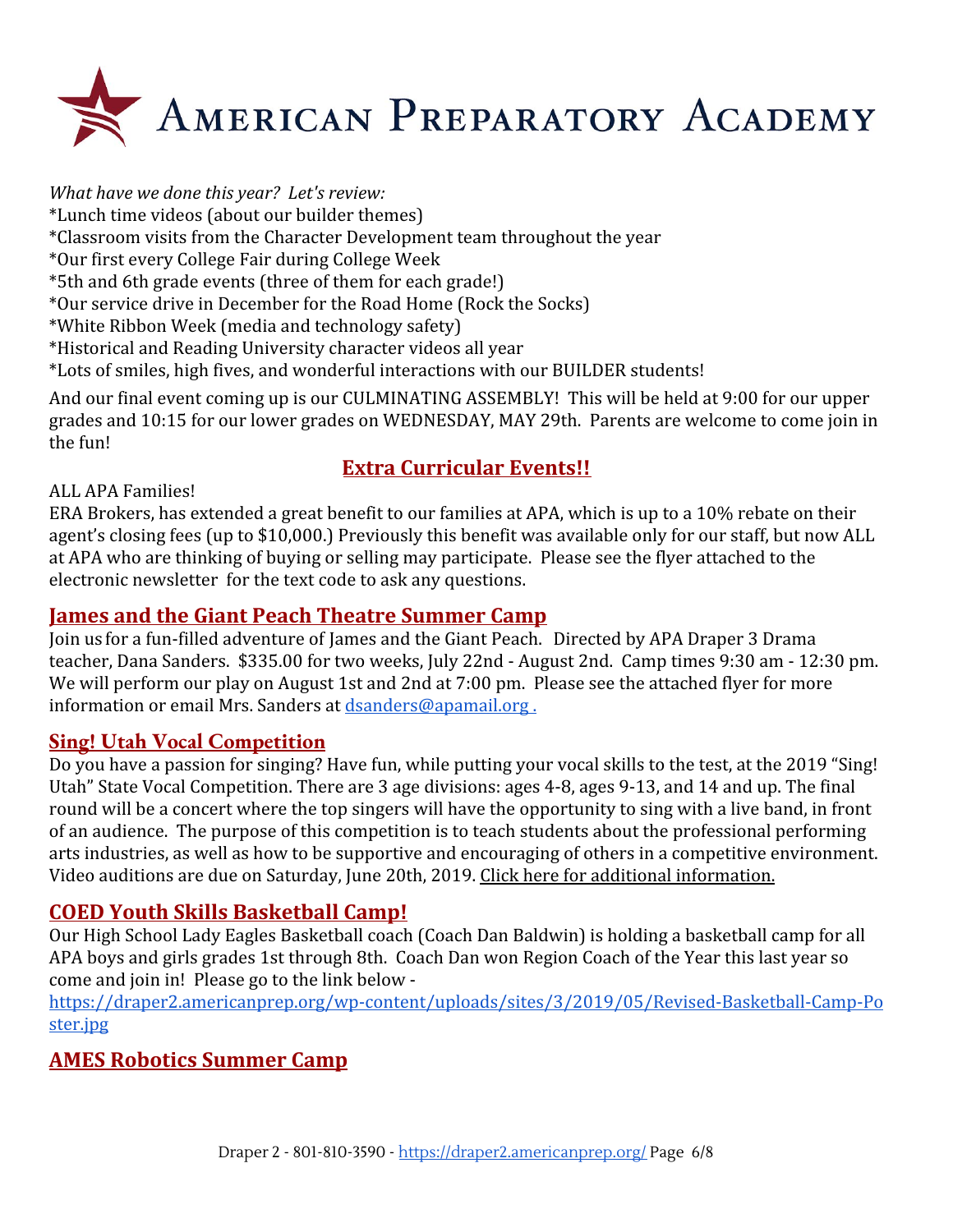

We're excited to share that registration for Academy for Math, Engineering & Science (AMES) Robotics Summer Camp is NOW OPEN! Please use this link to access the flyer for this program -

<https://draper2.americanprep.org/wp-content/uploads/sites/3/2019/05/AMES-Summer-Camp-1.pdf> Students will develop their building and programming skills using robotics platforms Lego Mindstorms EV3, interact with collaborative robots from Fiero Automation and Sarcos, and showcase their robots at a celebration at the end of camp.

This year we are offering a special early bird discount available to those who register before May 20th, so don't delay! Spots are limited. Proceeds support FIRST Robotics Team 3243.

Click the link below for more information.

[https://www.ames-slc.org/robotics](https://www.ames.slc-org/robotics)

If you have any questions, please don't hesitate to be in touch with us at [ames.amperes@gmail.com](mailto:ames.amperes@gmail.com) You can always give a call to the office as well if you have any questions that come up during the application process.

We look forward to seeing your students at camp on June 10th!

Best,

Cameo Lutz

AMES Mathematics Teacher, FIRST Robotics Coach 801-278-9460

#### **Love & Logic**

#### **"Picky Eaters"**

 One of the most common problems involves kids who eat like birds. I'm not talking about ravenous birds of prey or voracious vultures. I'm talking about little "chickadees," pecking at "seeds" on their plates and scattering most of them to the floor.

#### **Remember that you're running a home**…**..not a restaurant.**

Don't say, "Do you think this is Burger King? In this house you don't get it your way." Saying this is definitely not loving and logical.

 I'm simply suggesting that you provide the same meal for everyone, don't try too hard to make everyone happy all of the time, and reply to complaining with an empathetic, "I know. This is what's for dinner."

#### **Remember that it's your job to provide food, but it's not your job to make them eat it.**

Have you ever tried to force a child to eat? This is definitely a no-win proposition.

 Love and Logic parents inform the kids, "Guys….lunch is served until 12:30. Just get what you need to keep you going."

#### **Remember that the only essential nutrient at a family meal is love.**

When the kids complain, "We don't like this. We're not eating it," reply sweetly, "That's okay. You don't have to. The only real reason for meal times is for us to love on each other. The food is extra stuff….optional...you don't really need it."

#### **Remember that tummies are the best teachers.**

Hope and pray they don't eat. The road to wisdom is paved with mistakes.

#### **Have a spot in the refrigerator for "Emergency Food."**